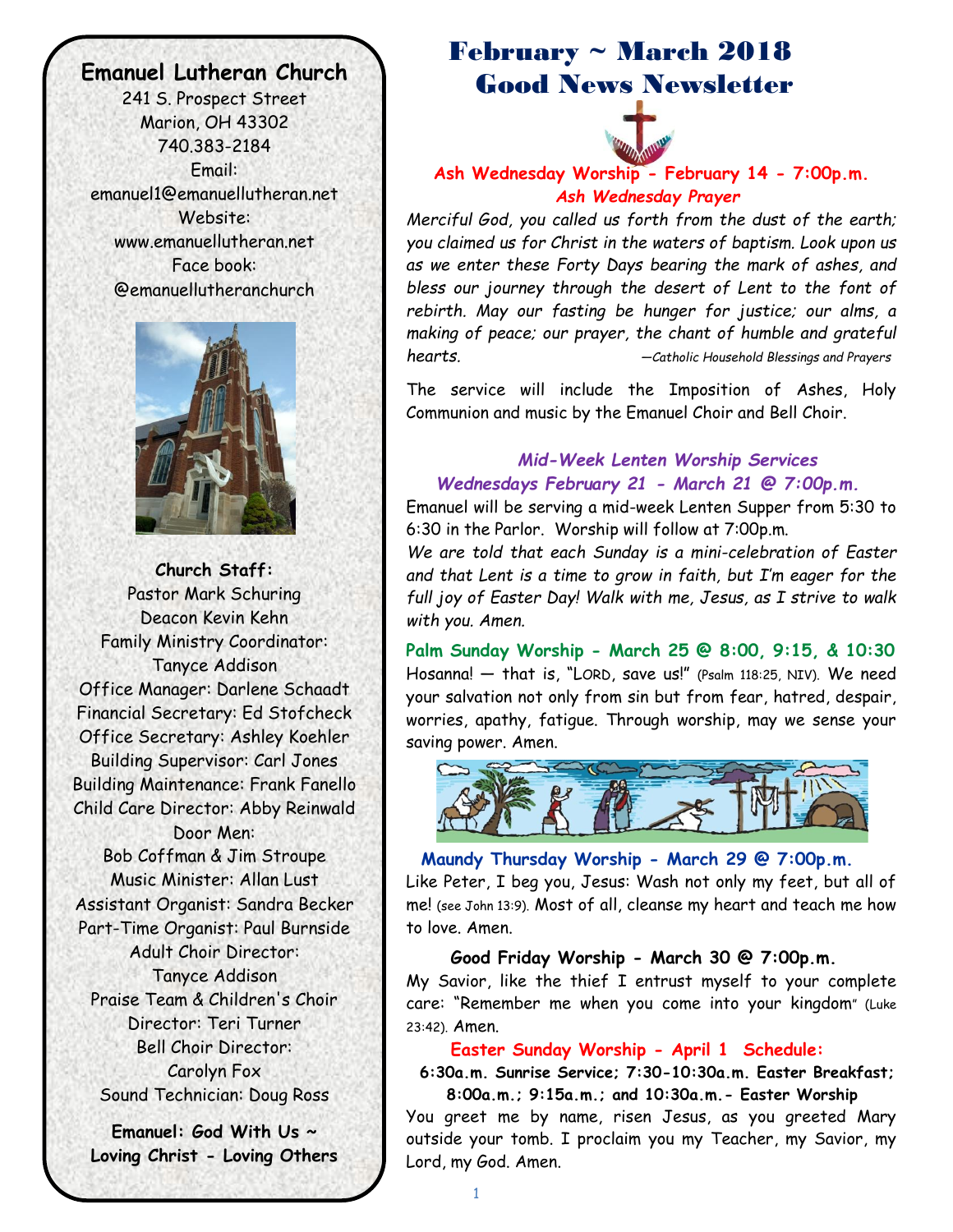# **2018 "The Year of Prayer"**



*"Do not worry about anything, but in everything by prayer and supplication with thanksgiving let your requests be made known to God."* Philippians 4:6

At the annual rostered leaders retreat this year Brent W. Dahlseng was one of our two presenters. He is currently a pastor in Illinois, having previously served in the

Churchwide Office in Chicago. He is the author of Grounded in Prayer, a small group training guide for congregational prayer. I would like to share with you a few of his main points about prayer.

- Prayer is both communal and personal, but not private.
- Prayer is both intellectual and experiential.
- Prayer is linked to other disciplines.
- Prayer should always be connected to the mission of God.

Dahlseng presented that the spirituality of Jesus was both with God, his Father, and with his neighbors. He listed three theological lenses through which we need to view prayer.

- 1. It all begins with God, God seeking us as in the stories of Abram, Moses and Mary.
- 2. It all is about relationships as we play out the Great Commandment of loving God and loving our neighbor.
- 3. God works through people in the church and in the world just as God worked through Rahab, Cyrus the Great and Lydia.

Finally, Dahlseng pointed out the spiritual practices of Jesus;

- **Jesus prayed.**
- Jesus taught the Word of God.
- Jesus was responsive and compassionate as he served people.
- Jesus was hospitable.
- Jesus was a healer.

As followers of Christ we need to examine some of these points in regards to our prayer life as we model the MVP (Most Valuable Pray-er) Jesus the Christ.

Until next time, may the peace and healing of God be with you all.

*Deacon Kevin*

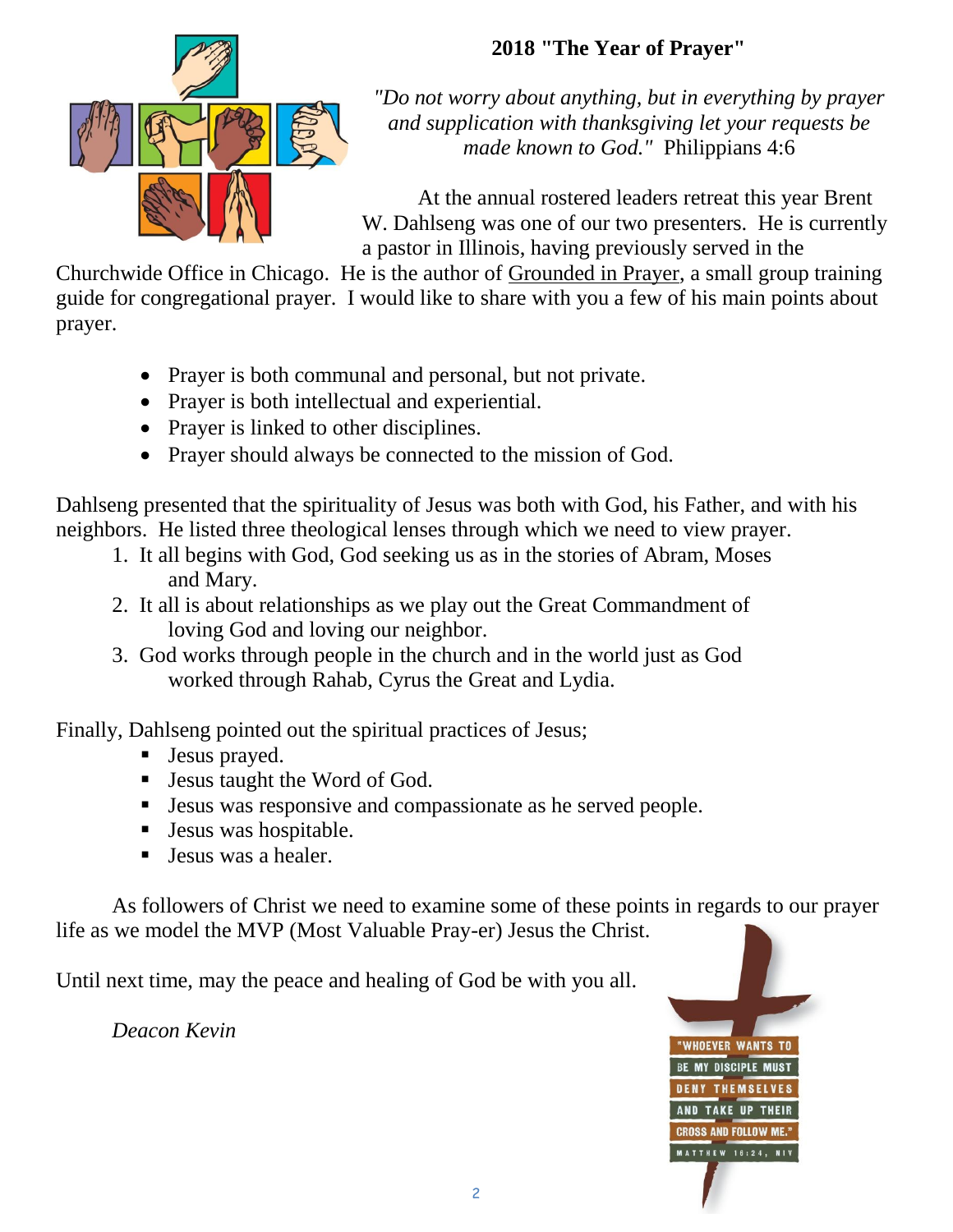

This past November the Church Office received in the mail a box from a woman in Alliance, Ohio. It was a recipe box. In the lid of the recipe box was an index card that had the words: *The Luther League Recipe File, Emanuel Lutheran Church, Marion, Ohio.*

The woman stated that her mother had bought the box at a Goodwill Store in Canton, Ohio and thought we might like to keep it and spent \$8.00 in postage to send it to us.

I have talked with several women at Emanuel and they remember that it was a fundraiser for the Luther League but couldn't tell me exactly what year it would have been and no details about the fundraiser. Two members have them and one woman said that she had found a recipe that she put in her box out of a magazine and it was dated 1965. That gives me an idea of when it might have been. Another member stated that she had received her recipe box from Ilene Gast. The recipes are color coded, typed, and the person submitting the recipe is on each recipe card. I recognize many of the names and a lot are names of deceased members.

After all these years the recipe box has come back to us and I would like to know the story behind it. Please let me know it there is anything you remember about this fundraiser and the recipe boxes.

> **First Communion Instruction** for youth will take place during the Wednesday Lenten meals( 5:30p.m.) beginning February 21. Parents, if you would like your child to participate please let the office know so we will be sure to have enough materials available. Communion instruction is also offered during confirmation



class.

**\*All Women** who are members of Emanuel are also members of the Women's Circles**.**

\*We are going to start work days for making double fleece blankets soon. Watch for dates and time in the bulletins and also check the Women's Bulletin Board in the Parlor.

\*The Spring Assembly for all women is scheduled for Saturday,

April 14 at Good Hope, Bucyrus. The program is "Swingin with The Saint's" presented by Raylene Hlavaty. She is the lady who portrayed Katie Luther at our Reformation celebration. Registration is at 9:00a.m.; lunch at noon; and closing service at 2:00p.m. The cost is \$10.00. A signup sheet will be posted on the Women's Bulletin Board in the Parlor or call the Church Office (740.383-2184); or Joyce Baumgartner at 740.389-3575 to register.

**\***More information regarding Lutheran World Relief. In the past we tried to collect all needs for the LWR Kits the last few weeks of September. But we are trying a new time line hoping to make it easier on your costs. We will list the special needs starting in April or May. Watch the Sunday bulletin or check the bulletin board in the Parlor.

\*Thank you for all of your efforts and if you have some ideas please let us know!

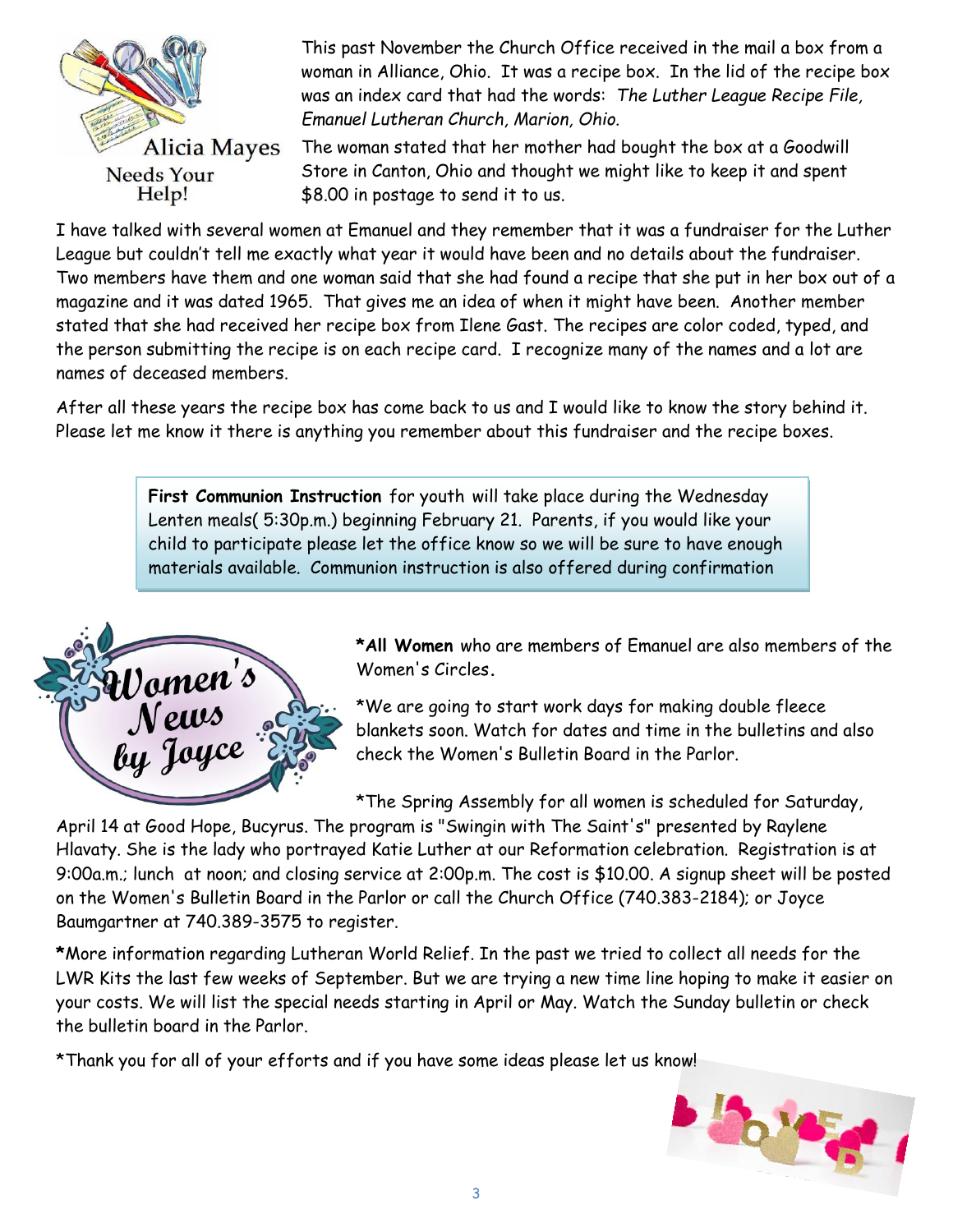

#### **Sunday School News from Tanyce**

**Service Sundays** have been a "Leap Of Faith"; a "Builder Of Faith", and strengthened the belief in the "Community Of Faith!" With less than an hour, we work on simple projects that connect us, ignites creativity, and grows our abilities in seeing other people's gifts. It is the action *of God's Work, Our Hands!* Even though the projects are intended to be completed in this short time, there is nothing simple about the planning and the many hands that go into making all of this happen on the third Sunday of the month!

But before I go any further, I want to share with you a story of my childhood.

I remember every Spring my parents planted a large garden! It was a big deal: a lot of planning and purchasing for the best kind of seed to plant, when to plant them, how to till the soil; how to arrange the seeds so they were compatible; time spent reading the Farmer's Almanac to follow all instructions, etc! For the first few weeks, watering, pulling weeds – perfectly done! Then life got a little busier for everyone. Weeds started to grow. It needed watered everyday! My parents made it a FAMILY PROJECT! I remember those days when pulling weeds and working in the garden wasn't what I wanted to do, but I remember my mom looking very serious at us kids (and sometimes even yelling), "Get out here and help!" without saying please! (I'm sure all of you have stories that can relate to this!)

The truth is this, those times in the garden are some of my favorite memories of growing together as a family. They were some of my best lessons on work ethic. We learned to love working! We talked as we worked, we knew we couldn't quit, and we would spend so much time laughing and joking that the time went by fast! It was always better when there was someone working with you! Our parents planted a strong seed of faith in us.

Only God could make the seed grow, and God watched all of us grow helping each other and working together! THAT IS WHAT A SERVICE SUNDAY IS.

We have been so fortunate with people sharing their time, talents and possessions. We didn't and still don't have a budget item for these Service Sundays. But, the donations, the talents and the time shared is overflowing with your generosity. It is a testimony of our faith based on our scripture verse for this year: *Philippians 4:6-7 New Living Translation (NLT)*

*<sup>6</sup> Don't worry about anything; instead, pray about everything. Tell God what you need, and thank him for all he has done. <sup>7</sup> Then you will experience God's peace, which exceeds anything we can understand. His peace will guard your hearts and minds as you live in Christ Jesus.*

I'm always listening, watching and open to new ideas – so please share! And COME AND SEE

Before I build your expectations too high for a picture-perfect day, this is what you must look for when you watch Service Sunday in action. You will see ---- Seeds being planted. Relationships being built. Conversations starting between generations. Messiness that requires clean up! A little bit of confusion that needs direction. People stepping up to help when they see a need. And watching, listening, evaluating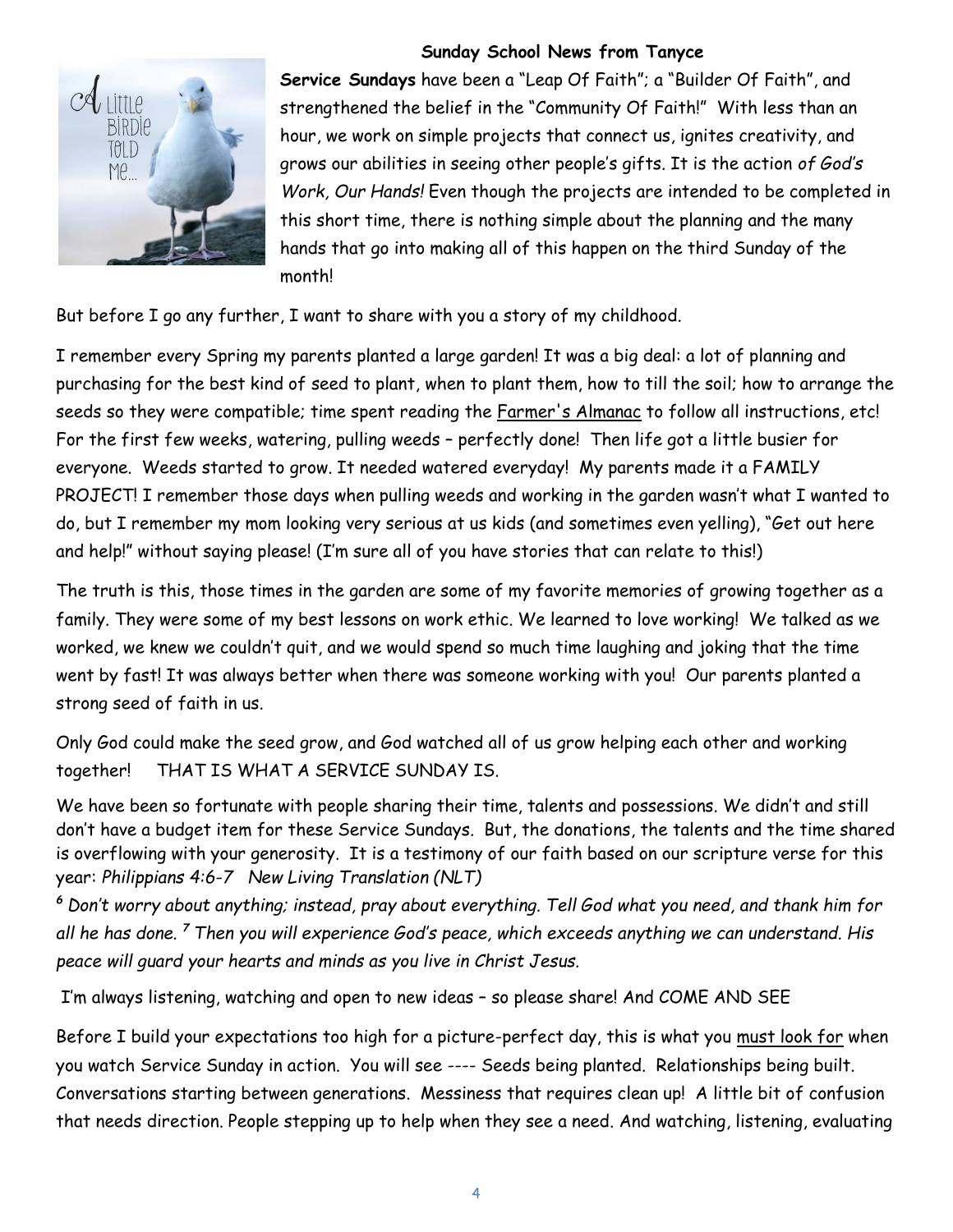and experiencing people dreaming about what else we might try. – Maybe that does describe a PICTURE PERFECT DAY!

So let's plant more seeds! What else could we try without having fear or worry that it might not work?

Let's help each other grow believing and building our faith that God does all the work as long as we know we are there gathered in His name.

- Let's plan a family mission project or trip for all ages. We don't have to go far. Will you go?
- Let's do an overnight retreat for adults. What about a lock in? Camp Mowana? Will you commit?
- Let's go to the movies together and then talk about it over a cheeseburger or salad. Will you come and follow?
- Let's take a walk on the Tall Trails together? We just need to take that first step and keep walking!

And as disciples in Christ - Oh! The places we can go!

### **Upcoming Opportunities**

\*Comfort and Joy Lunches will continue once a month! Would you like to be a part of this ministry? \*MISSION TRIP to Benton Harbor, Michigan fundraising continues!

\*The Youth will be leading worship at Easter Sunrise. Breakfast will follow. Would you be willing to help?

5

\*Plans for Vacation Bible School are beginning. Let me know if you can contribute!

### **Confirmation Dates for 2018** are

February 4 & 25, March 4, 18 & 25, April 15 and May 13. We will be on retreat at LMC April 20-22 and Confirmation will be on the Feast of Pentecost Sunday, May 20 at the 10:30 service.

**Thank you** to everyone who donated items for our Mitten Tree. 238 items were collected and divided between Marion Christmas Clearing Hours and Turning Point. We received wonderful "Thank You" Cards from both.



**Mather Scholarship:** High school seniors and current college students the deadline is approaching for your Scholarship application. The deadline is **March 1, 2018.** Forms are available in the church office. Please return them to the chairperson, Rae Andrews at 379 Brightwood Dr., Marion, OH 43302.

**Hauling Hope is the furniture ministry of Love In the Name of Christ.** They currently are in need of useable living room, dining room, and bedroom furniture. If you would like to donate please contact Love INC at 740-382-3340, office hours are Tuesday-Friday, 9-11:30a.m. Emanuel will be delivering and picking up sometime in February.

**Waldo Fresh Food Distribution** -**Thursday, March 1.** Distribution will be from *The Barn* at All Occasions south of Waldo. We will collect toilet paper and shampoo and conditioner. Food distribution begins at 11:00 and finish up at 2:00; workers need to report between 9:30/10:00. Beginning in April distribution will be at St. Paul Lutheran Church in Waldo and will be on the first Friday of the month.

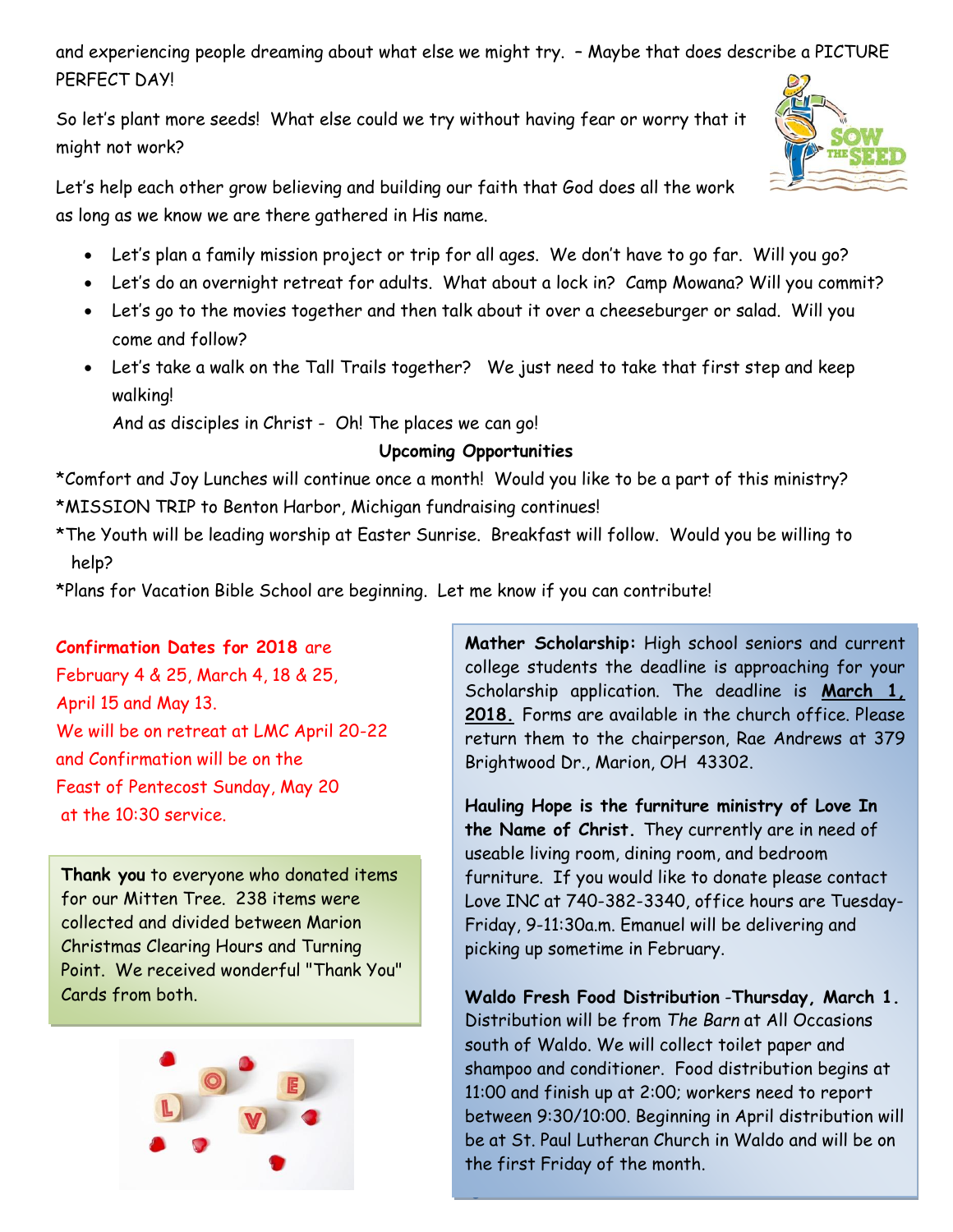

**First Communion Instruction** for youth will take place during the Wednesday Lenten meals beginning February 21.

\* Parents, if you would like your child to participate please let the office know so we will be sure to have enough materials available. Communion instruction is also offered during confirmation class.

## **First Communion Policy**

Realizing that admission to Holy Communion is by the invitation of the Lord, children of Emanuel are welcome to the table providing they and their parents have met with the Senior Pastor and it has been determined that the child has an understanding that the love of God is presented to us in the following ways;

- 1. God has created everything.
- 2. Jesus, the Son of God, sacrificed his life on the cross for our sins.
- 3. Jesus rose from the dead on Easter earning for us eternal life with God.
- 4. The Holy Spirit continues to sustain us.
- 5. We receive nourishment by receiving the body and blood of Jesus Christ in the bread and wine of Holy Communion.

In order for the Senior Pastor to determine that the child understands the significance of Holy Communion the parents and child need to attend a workshop in which the sacrament will be discussed at various depths. Sunday School staff may also be consulted in regards to the child's readiness for the sacrament. Parents and children will be encouraged to continue discussion about Holy Communion and follow-up workshops will be scheduled yearly.

\*\*It will be the responsibility of the ministerial staff and the Board of Education to see that the instruction and evaluation occurs.

**Dear Emanuel Church Family, Thank you** all for the support and kindness this congregation has given our entire family. The Lord's Prayer throw is beautiful. It was one of Phil's favorite scripture. Pastor Mark, the service was done beautifully. So eloquent and truly honored Phil's life. Deacon Kevin & Chris, your support, kindness, and Phil's last communion will always be remembered. Love, Kelli, Jacob, Luke, & Caleb Hundley.



**Thank You**: How wonderful to receive so many birthday greetings from our church members and friends on my 92<sup>nd</sup> birthday. Thank you, thank you! Betty Cocherl.



**Remember the following with your Birthday Wishes and Prayers:** Happy 90<sup>th</sup> Birthday to Joan Chapman 2/11 Happy 95th Birthday to Bill Hoffman 2/12 Happy 90<sup>th</sup> Birthday to Nellie Cahill 2/18 Happy 90<sup>th</sup> Birthday to Dane Greashaber 2/23 Happy 92nd Birthday to Becky Cornelius 2/27

Happy 90<sup>th</sup> Birthday to Maxine Marshall 3/8 Happy 94th Birthday to Mary Stafford 3/28



**The Bible Study for the Seven Faith Practices** led by Tanyce Addison will resume on Monday, March 5 at 10:00a.m. and 6:00p.m. This 4 week study will focus on the Faith Practice of Worship - Living Faith in Daily Life. Please plan to attend!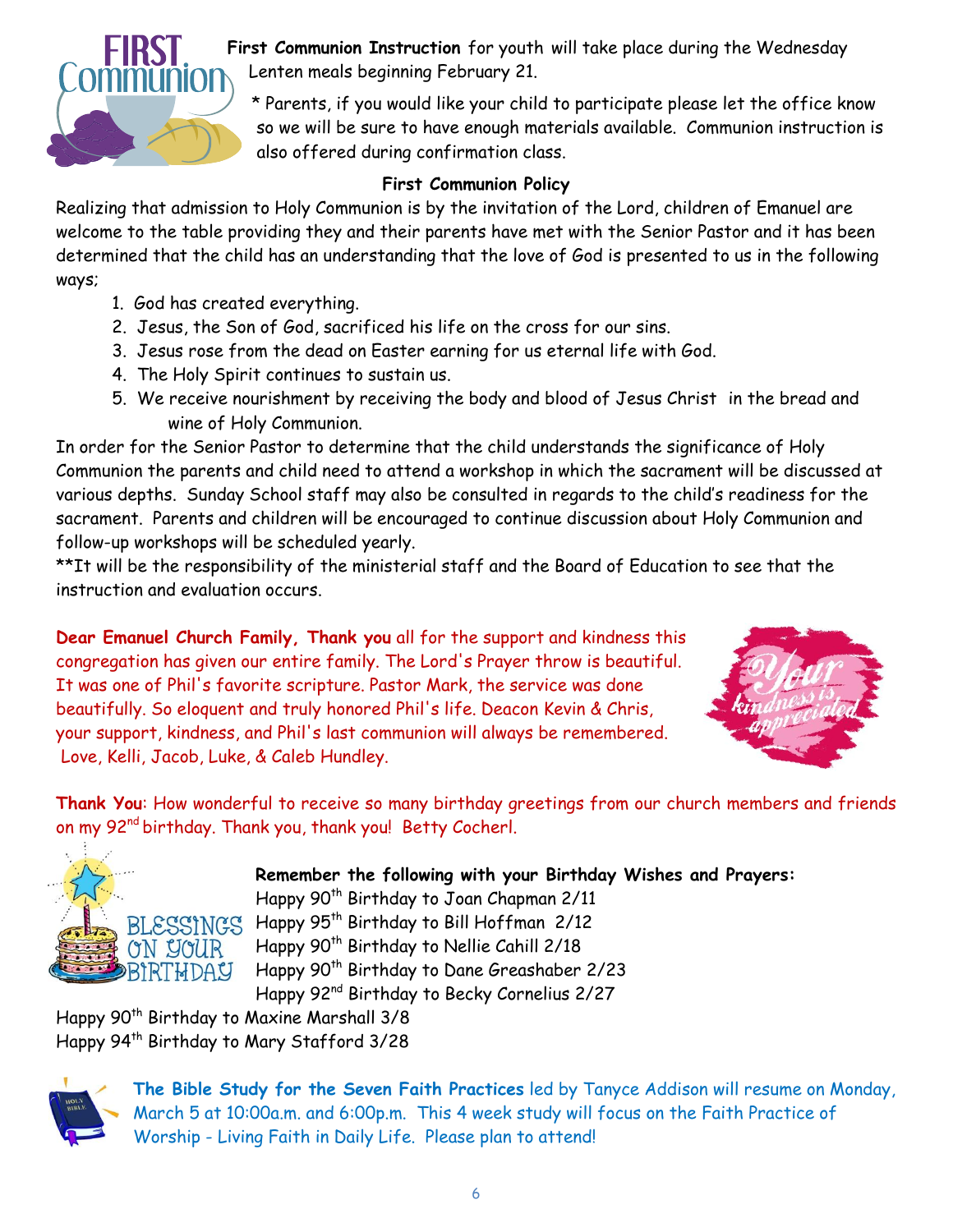



| <b>Lily/Monetary Gift Form</b>                                                                                                                                                                                                                                                |                                          | Council                                                                                                                                                     |
|-------------------------------------------------------------------------------------------------------------------------------------------------------------------------------------------------------------------------------------------------------------------------------|------------------------------------------|-------------------------------------------------------------------------------------------------------------------------------------------------------------|
| Please fill out this order form to dedicate an Easter<br>Lily or Monetary Gift in honor or in memory of<br>someone near and dear to you.<br>Make checks payable to: Emanuel Lutheran Church.<br>Payment must accompany orders. Bring or mail your                             | 2018!                                    | A special thank you to those who served of<br>Parish Planning Council and Boards in 2017.<br>you also to those serving Emanuel and our L                    |
| order form to the church office. (241 S. Prospect St.)<br>The deadline is March 18 to be recognized in the<br>Easter Booklet.<br>Lilies may be picked up after the 10:30 Easter worship,<br>April 1 or Monday, April 2, by noon. Those left will<br>be given to our shut-ins. |                                          | 2018 Parish Planning Council & Boards<br><b>President: Matt Primmer</b><br>V. President: Donna Thomas<br>Secretary: Sandy Needham<br>Treasurer: Rex Parrott |
|                                                                                                                                                                                                                                                                               |                                          | Pastor Mark Schuring & Deacon Kevin Ke                                                                                                                      |
| Phone experience and the set of the set of the set of the set of the set of the set of the set of the set of the set of the set of the set of the set of the set of the set of the set of the set of the set of the set of the                                                |                                          | Bd. of Child Care: Director: Amy Pirnstill;<br>Designate: Brian Schaadt;                                                                                    |
| # of Plants @ \$9.00each______ enclosed \$_______                                                                                                                                                                                                                             |                                          | Leah Barger; Linda Hoch;<br>Sally Houpt                                                                                                                     |
| (and/or)                                                                                                                                                                                                                                                                      | <b>Bd. of Christian Education:</b>       |                                                                                                                                                             |
| <b>Monetary Gift \$___________</b><br>Fund<br>To a series of the series of the series of the series of the series of the series of the series of the series of the series of the series of the series of the series of the series of the series of the series of the series   |                                          | Director: Cindy Rinker;<br>Designate: Dianne Schurin<br>Jean Smith; Vicki Tackett<br>Jennifer Valentine                                                     |
| Given in memory of:                                                                                                                                                                                                                                                           | <b>Bd. of Communications/Evangelism:</b> |                                                                                                                                                             |
|                                                                                                                                                                                                                                                                               |                                          | Director: Tanya Vela;<br>Designate: Daryl Kraner;<br>Rick Haver; Joe Yake                                                                                   |
| Given in honor of:                                                                                                                                                                                                                                                            | Bd. of Fellowship:                       | Director: Carolyn Parrott;<br>Designate: Andrea Ciola;<br>Janice Campbell;<br>Rosalyne Rush; Zach Vargo                                                     |
|                                                                                                                                                                                                                                                                               | <b>Bd. of Finance:</b>                   | Director: Paula Burnside;<br>Designate: Harlan Needha<br>Bob Rice; Kathy Sherman                                                                            |
|                                                                                                                                                                                                                                                                               | <b>Bd. of Properties:</b>                | Director: Bobb Davies;<br>Designate: Jim Conway;<br>Tom Crowe; Gary Hinamar                                                                                 |
|                                                                                                                                                                                                                                                                               |                                          | Tom Schifer                                                                                                                                                 |

servant

PSALM 116:16

- Tom Schifer **Bd. of Social Ministry:** Director: Betty Jo Lill; Designate: Maggie Clark; Chris Kehn; Barb Russo; Cindy Schifer
- **Bd. of Spiritual Life:** Director: Cindy Strzalka; Designate: Blaire Smith; Kevin Davidson; Rick Lyon; Michele Rankin

**A special thank you** to those who served on the Parish Planning Council and Boards in 2017. **Thank**  se serving Emanuel and our Lord in

**Schuring & Deacon Kevin Kehn** 

Rosalyne Rush; Zach Varga **Bd. of Finance:** Director: Paula Burnside; Designate: Harlan Needham; Bob Rice; Kathy Sherman

Designate: Dianne Schuring; Jean Smith; Vicki Tackett;